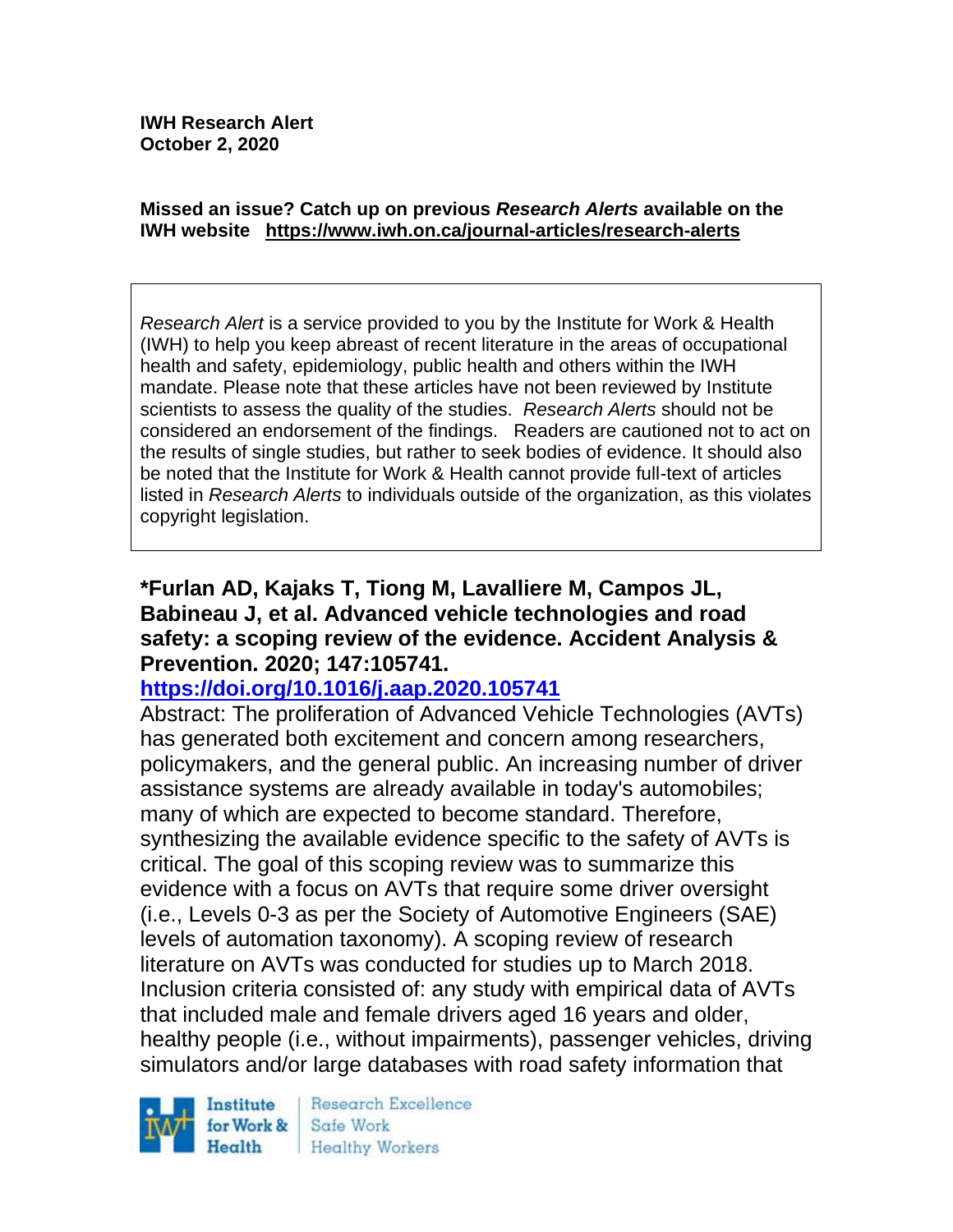could be analyzed for the purpose of examining AVTs (SAE Levels 0- 3), as well as measures of driving outcomes. A total of 324 peerreviewed studies from 25 countries met the inclusion criteria for this review with over half published in the last 5 years. Data was extracted and summarized according to the following categories: measures used to evaluate the effect of AVTs on road safety (objective) and driver perceptions of the technology (subjective), testing environment, and study populations (i.e., driver age). The most commonly reported objective measures were longitudinal control (50 %), reaction time (40 %), and lateral position (23 %). The most common subjective measures were perceptions of trust (27 %), workload (20 %), and satisfaction (17 %). While most studies investigated singular AVTs (237 of 324 studies), the number of studies after 2013 that examined 2 or more AVTs concurrently increased. Studies involved drivers from different age groups (51 %) and were conducted in driving simulators (70 %). Overall, the evidence is generally in favour of AVTs having a positive effect on driving safety, although the nature and design of studies varied widely. Our examination of this evidence highlights the opportunities as well as the challenges involved with investigating AVTs. Ensuring such technologies are congruent with the needs of drivers, particularly younger and older driver age groups, who are known to have a higher crash risk, is critical. With automotive manufacturers keen to adopt the latest AVTs, this scoping review highlights how testing of this technology has been undertaken, with a focus on how new research can be conducted to improve road safety now and in the future

### **\*Jetha A, Theis KA, Boring MA, Murphy LB, and Guglielmo D. Depressive symptoms and the arthritis-employment interface. A population-level study. Arthritis Care and Research. 2020; [epub ahead of print].**

### **<https://doi.org/10.1002/acr.24381>**

Abstract: OBJECTIVES: To examine the relationship between depressive symptoms, arthritis, and employment participation. To determine if this relationship differs across young, middle, and older working-age adults with arthritis. METHODS: Data from the US National Health Interview Survey, years 2013-2017, were analyzed. Analyses were restricted to those with doctor-diagnosed arthritis of working age (18-64 years) with complete data on depressive

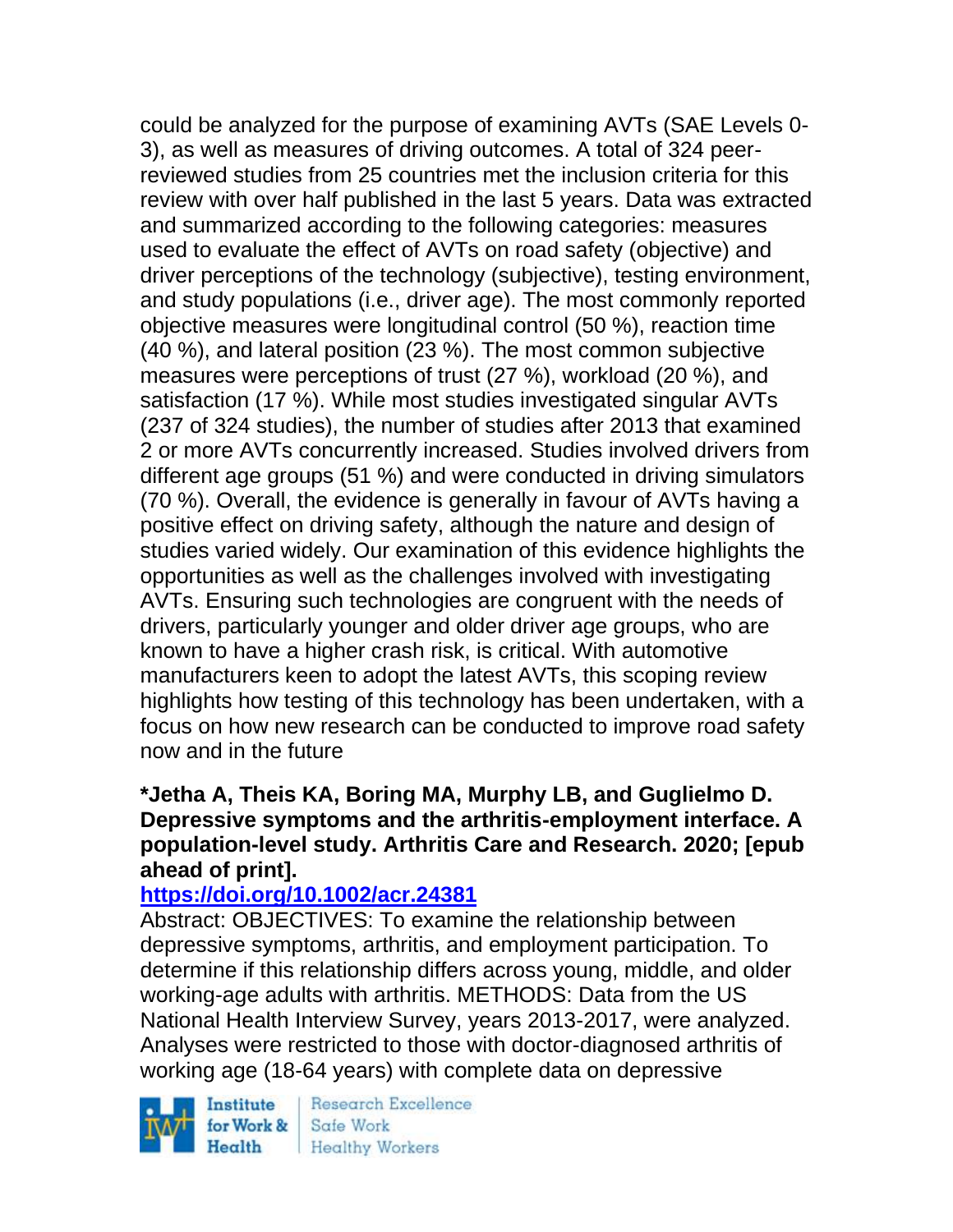symptoms (n=11,380). Covariates were sociodemographic, health, and health system use variables. Employment prevalence was compared by self-reported depressive symptoms. We estimated percentages, univariable, and multivariable logistic regression models to examine the relationship between depression and employment among young (18-34 years), middle (35-54 years), and older adults (55-64 years). RESULTS: Among all working-age US adults with arthritis, prevalence of depressive symptoms was 13%. Those reporting depressive symptoms had higher prevalence of fair/poor health (60%) and arthritis-attributable activity limitations (70%) compared with those not reporting depression (23% and 39%, respectively). Respondents with depressive symptoms reported significantly lower employment prevalence (30%) when compared with those not reporting depressive symptoms (66%) and lower multivariable-adjusted association with employment (PR=0.88, 95% CI [confidence interval] 0.83-0.93). Middle-age adults reporting depression were significantly less likely to be employed compared with their counterparts without depression (PR=0.83, 95% CI 0.77- 0.90); similar but borderline statistically significant relationships were observed for both younger (PR=0.86, 95% CI 0.74-0.99) and older adults (PR=0.94. 95% CI 0.86-1.03). CONCLUSION: For adults with arthritis, depressive symptoms are associated with not participating in employment. Strategies to reduce arthritis-related work disability may be more effective if they simultaneously address mental health

#### **\*Shahidi FV, Parnia A, and Siddiqi A. Trends in socioeconomic inequalities in premature and avoidable mortality in Canada, 1991-2016. CMAJ. 2020; 192(39):E1114-E1128.**

**<https://doi.org/10.1503/cmaj.191723> [open access]** Abstract: BACKGROUND: Recent epidemiologic findings suggest that socioeconomic inequalities in health may be widening over time. We examined trends in socioeconomic inequalities in premature and avoidable mortality in Canada. METHODS: We conducted a population-based repeated cohort study using the 1991, 1996, 2001, 2006 and 2011 Canadian Census Health and Environment Cohorts. We linked individual-level Census records for adults aged 25-74 years to register-based mortality data. We defined premature mortality as death before age 75 years. For each census cohort, we estimated age-standardized rates, risk differences and risk ratios for

Institute for Work &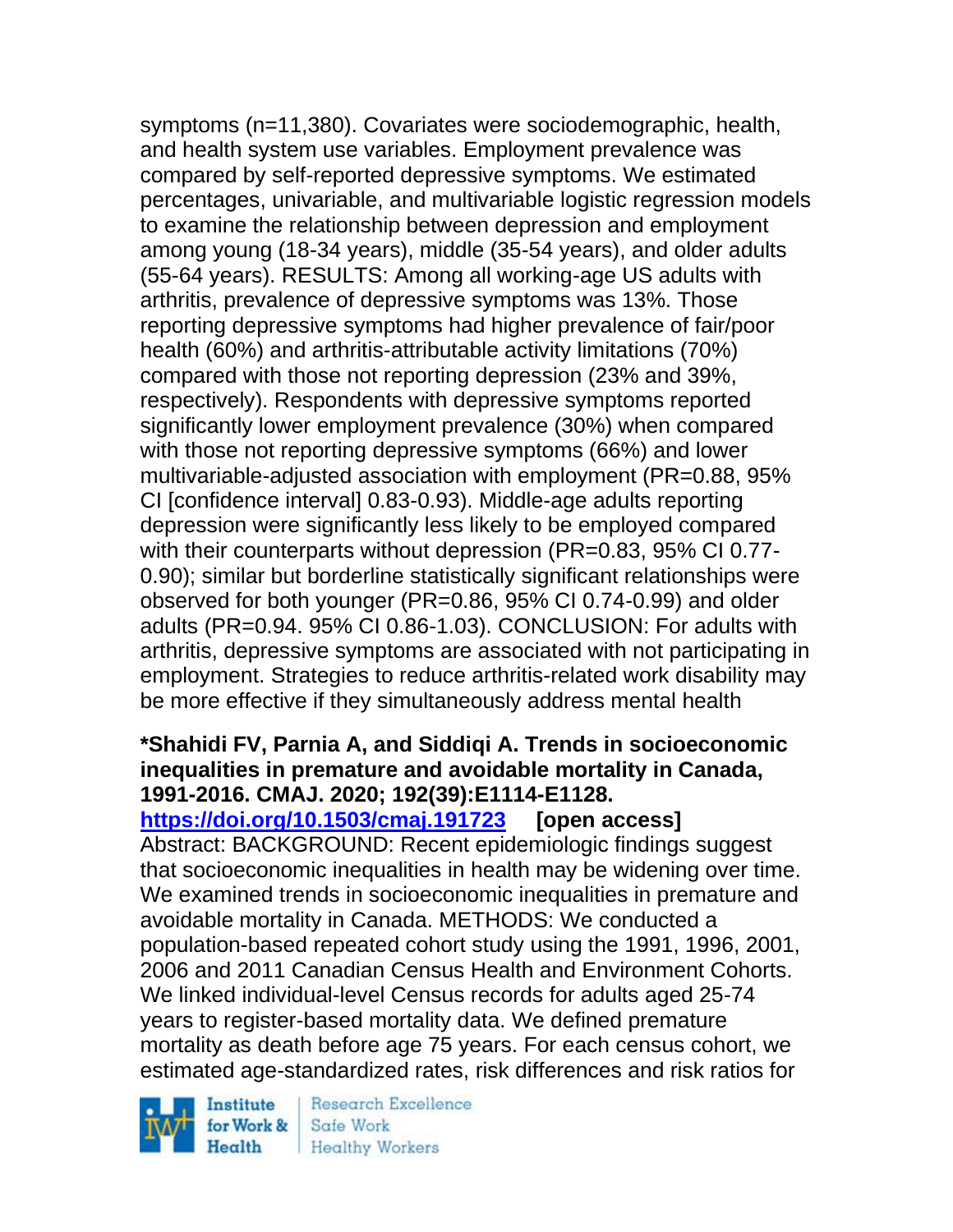premature and avoidable mortality by level of household income and education. RESULTS: We identified 16 284 045 Census records. Between 1991 and 2016, premature mortality rates declined in all socioeconomic groups except for women without a high school diploma. Absolute income-related inequalities narrowed among men (from 2478 to 1915 deaths per 100 000) and widened among women (from 1008 to 1085 deaths per 100 000). Absolute education-related inequalities widened among men and women. Relative socioeconomic inequalities in premature mortality widened progressively over the study period. For example, the relative risk of premature mortality associated with the lowest income quintile increased from 2.10 (95% confidence interval [CI] 2.02-2.17) to 2.79 (95% CI 2.66-2.91) among men and from 1.72 (95% CI 1.63- 1.81) to 2.50 (95% CI 2.36-2.64) among women. Similar overall trends were observed for avoidable mortality. INTERPRETATION: Socioeconomically disadvantaged groups have not benefited equally from recent declines in premature and avoidable mortality in Canada. Efforts to reduce socioeconomic inequalities and associated patterns of disadvantage are necessary to prevent this pattern of widening health inequalities from persisting or worsening over time

# **Andersen MO, Ernst C, Rasmussen J, Ankjar T, and Carreon LY. Predictive factors of successful return to work following discectomy. Global Spine Journal. 2020; [epub ahead of print]. <https://doi.org/10.1177/2192568220960399>**

Abstract: STUDY DESIGN: Retrospective analysis of prospectively collected data. OBJECTIVE: To identify modifiable factors associated with successful return to work 12 weeks following discectomy. Lumbar disc herniation is a common cause of sciatica and sick leave. This presents an economic burden to the individual and the society. METHODS: Data from DaneSpine on a consecutive cohort of patients operated due to lumbar disc herniation during a 3-year period was identified and merged with data from the Ministry of Employment's register on public welfare payments. Data on welfare payments 2 years prior to the date of operation and 1 year postoperative was included. Patients were considered to be on sick leave if they received welfare payments for the week. Patients are considered to have returned to work if they did not receive public welfare payments for a 4-week period. RESULTS: Of 1134 patients

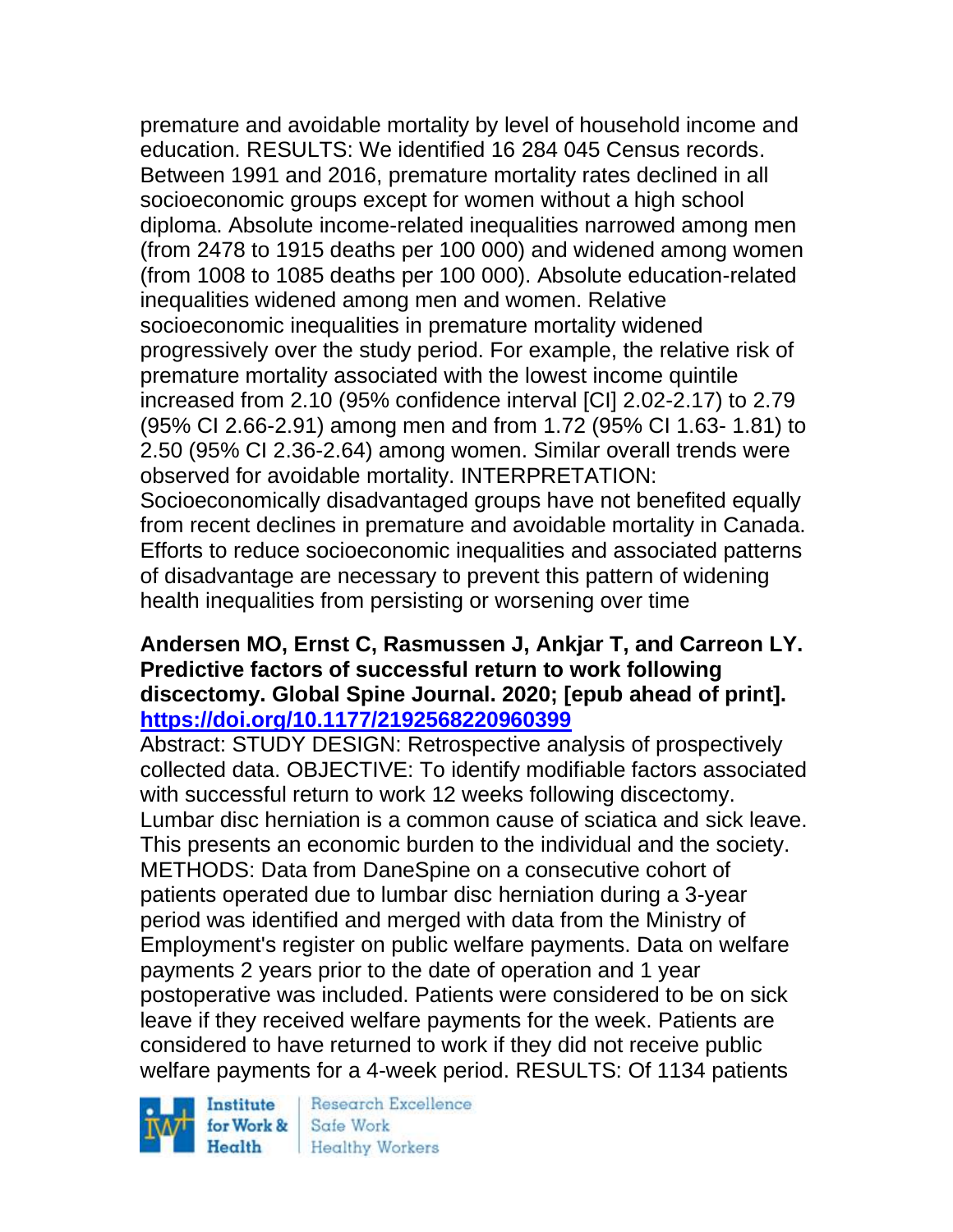meeting inclusion criteria, 98.5% had complete preoperative surgical data available. Postoperatively, 79.1% of the patients returned to the work within 12 weeks. Physically demanding jobs, low preoperative EQ5D score, and long duration of sick leave prior to surgery were associated negatively with return to work at 12 weeks. CONCLUSION: The results of this study indicate that patients who have a longer duration of sick leave have a physically demanding job and are in a poor health are more likely not to return to work by 12 weeks after surgery for lumbar disc herniation. Future studies are needed to determine if earlier referral to a surgeon leads to an earlier return to work

#### **Arefi MF and Poursadeqiyan M. A review of studies on the COVID-19 epidemic crisis disease with a preventive approach. Work. 2020; 66(4):717-729.**

#### **<https://doi.org/10.3233/WOR-203218>**

Abstract: BACKGROUND: COVID-19 is a highly contagious acute respiratory syndrome and has been declared a pandemic in more than 209 countries worldwide. At the time of writing, no preventive vaccine has been developed and tested in the community. This study was conducted to review studies aimed at preventing the spread of the coronavirus worldwide. METHODS: This study was a review of the evidence-based literature and was conducted by searching databases, including Google Scholar, PubMed, and ScienceDirect, until April 2020. The search was performed based on keywords including "coronavirus", "COVID-19", and "prevention". The list of references in the final studies has also been re-reviewed to find articles that might not have been obtained through the search. The guidelines published by trustworthy organizations such as the World Health Organization and Center for Disease Control have been used in this study. CONCLUSION: So far, no vaccine or definitive treatment for COVID-19 has been invented, and the disease has become a pandemic. Therefore, observation of hand hygiene, disinfection of high-touch surfaces, observation of social distance, and lack of presence in public places are recommended as preventive measures. Moreover, to control the situation and to reduce the incidence of the virus, some of the measures taken by the decision-making bodies and the guidelines of the deterrent institutions to strengthen telecommuting of employees and reduce the

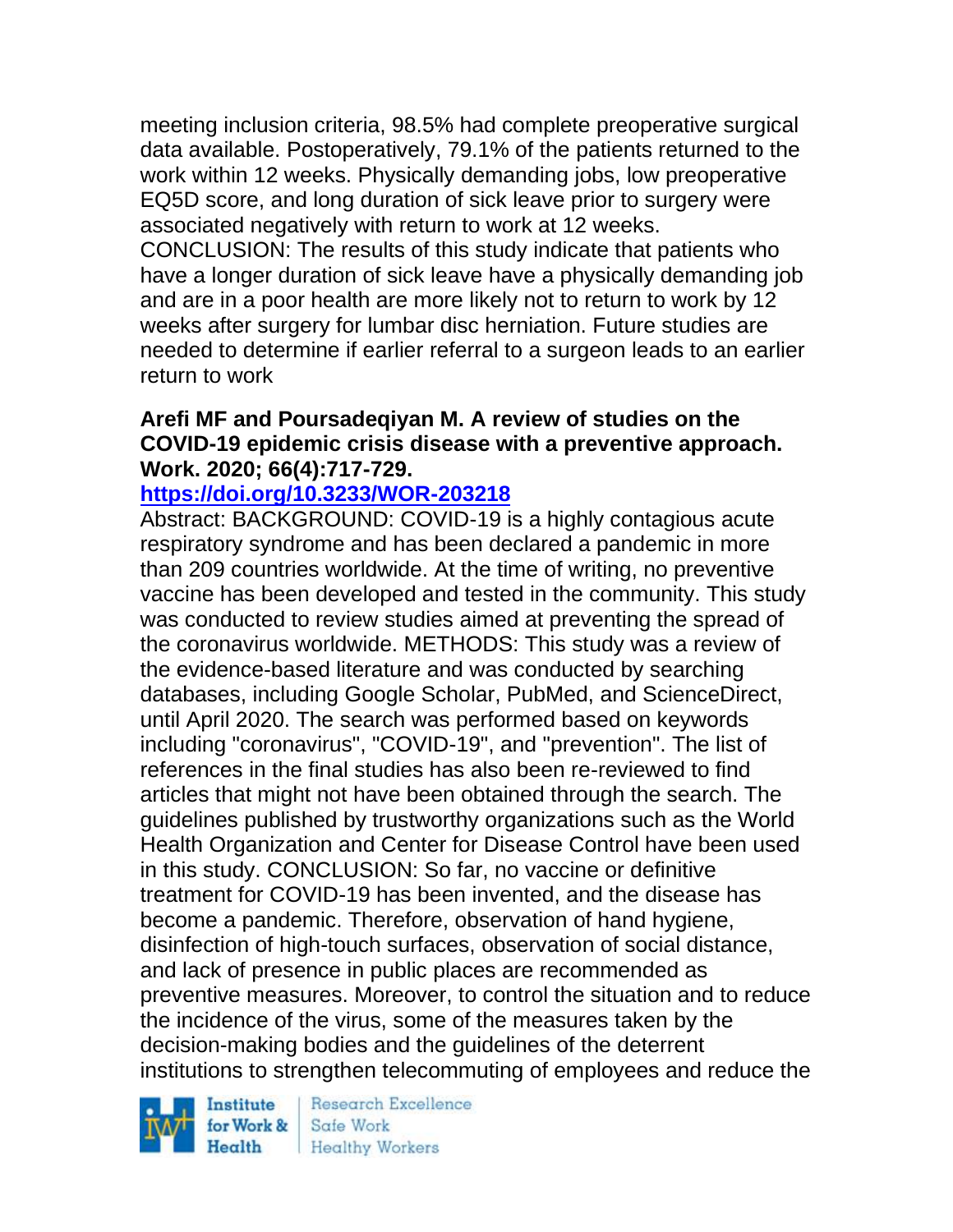presence of people in the community and prevent unnecessary activities, are very important

#### **Chetty L. Health-related quality of life and cost-utility analysis of employees with musculoskeletal disorders receiving vocational physiotherapy. Workplace Health & Safety. 2020; 68(10):476-479. <https://doi.org/10.1177/2165079920935842>**

Abstract: Background: The purpose of this project was to evaluate both health-related quality of life (HRQoL) and cost-utility associated with care for employees with musculoskeletal disorders who received vocational physiotherapy at a North London National Health Service (NHS) Foundation Trust in the United Kingdom. Methods: A pre- and post-physiotherapy EuroQol 5 Dimension (EQ-5D) questionnaire was administered to employees presenting to the vocational physiotherapy service (VPS) with musculoskeletal disorders. The cost-utility analysis of the physiotherapy service was calculated using cost data provided by VPS billing information and benefits measured using Quality-Adjusted Life Years (QALYs). Findings: Overall, there was a significant improvement in the EQ-5D index from baseline to discharge in all HRQoL domains. The visual analog scale (VAS) improved from a mean of  $31.5$  (SD = 18.3) at baseline to  $73.2$  (SD = 18.5) at discharge. A cost-utility analysis indicated that the VPS would continue to be cost-effective until the cost per employee increased by 82.5%. Conclusion/Application to Practice: The project supports integration of vocational physiotherapy services into an occupational health department

# **Hulsegge G, van Mechelen W, Proper KI, Paagman H, and Anema JR. Shift work, and burnout and distress among 7798 blue-collar workers. International Archives of Occupational & Environmental Health. 2020; 93(8):955-963.**

### **<https://doi.org/10.1007/s00420-020-01536-3>**

Abstract: Objective: This study aimed to investigate the association between shift work, and burnout and distress, and differences by degree of satisfaction with shift schedule and its impact on private life. Methods: Population 4275 non-shift factory workers and 3523 rotating 5-shift workers. Workers participated between 2009 and 2016 one to three times in the companies' periodical occupational health checks. Burnout was measured using the distance, exhaustion and

Institute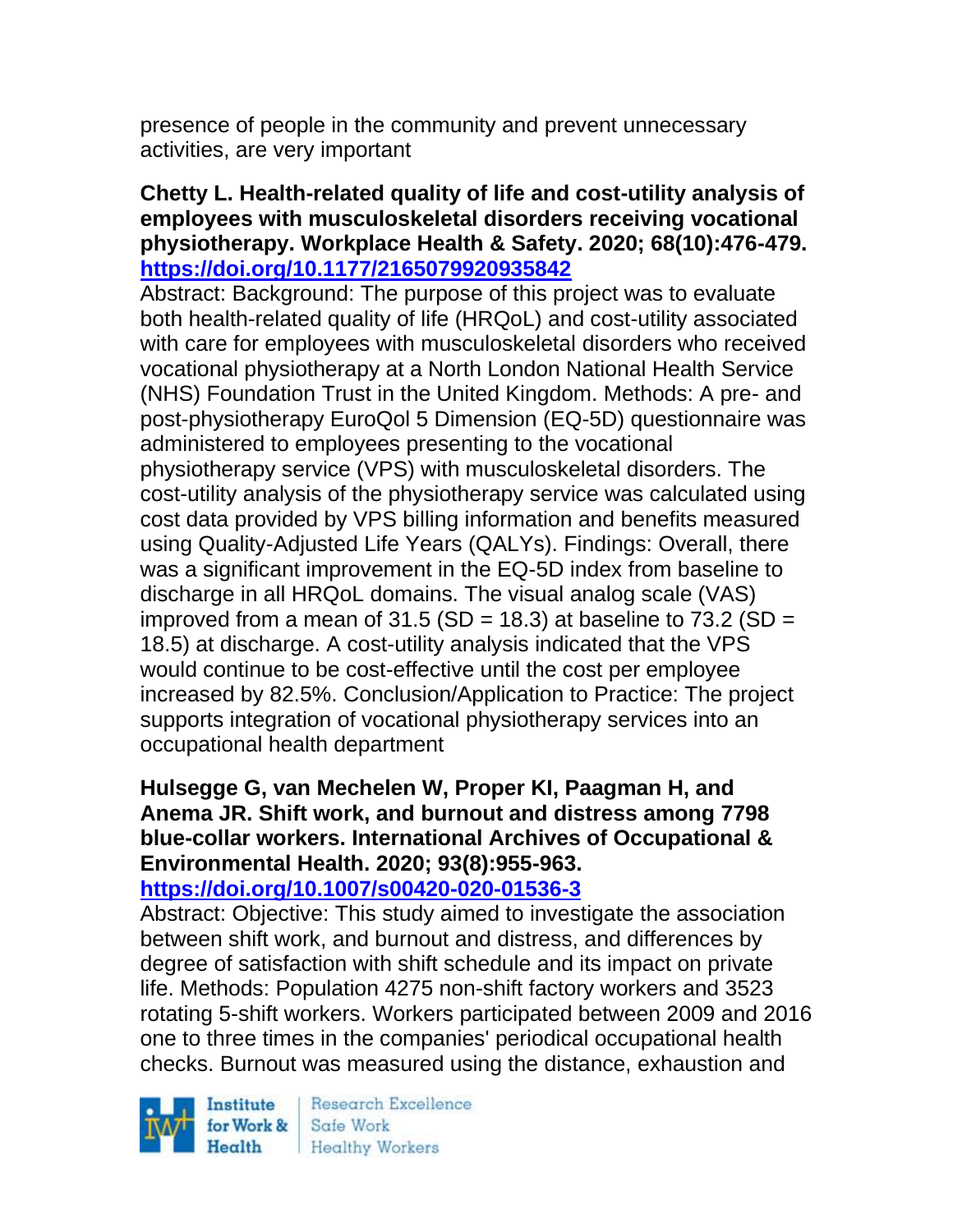competence subscales of the Dutch Maslach Burnout Inventory and distress by the subscale of the Four-Dimensional Symptom Questionnaire (scale: 0-100). Multiple-adjusted linear mixed models were used to assess between- and within-subject associations between shift work and outcomes, and differences by age, years of shift work, and satisfaction with and impact of shift schedule. Results: Shift work was significantly associated with lower scores on burnout distance  $(B - 1.0, 95\% - 1.8$  to 0.3), and among those aged  $< 48$ years with burnout exhaustion (range B - 1.3 to - 1.6). However, the effect sizes were small. Compared to non-shift workers, shift workers dissatisfied with their schedule and those experiencing a high impact on private life had significantly higher burnout (range B 1.7-6.3) and distress levels (range B 4.9-6.1). In contrast, satisfied shift workers and those experiencing a low impact of shift schedule had lower burnout (range B - 0.2 to - 2.2) and no difference in distress levels (P = 0.05). No clear pattern by years of shift work was observed. Conclusions: Shift work was associated with burnout and distress in those who were dissatisfied with or who had perceived high impact on the private life of their shift schedule.

### **Khayatzadeh-Mahani A, Wittevrongel K, Nicholas DB, and Zwicker JD. Prioritizing barriers and solutions to improve employment for persons with developmental disabilities. Disability and Rehabilitation. 2020; 42(19):2696-2706. <https://doi.org/10.1080/09638288.2019.1570356>**

Abstract: Purpose: Persons with a developmental disability have the lowest rate of labour force participation relative to other disabilities. The widening gap between the labour force participation of persons with versus without disability has been an enduring concern for many governments across the globe, which has led to policy initiatives such as labour market activation programs, welfare reforms, and equality laws. Despite these policies, persistently poor labour force participation rates for persons with developmental disabilities suggest that this population experiences pervasive barriers to participating in the labour force. Materials and methods: In this study, a two-phase qualitative research design was used to systematically identify, explore and prioritize barriers to employment for persons with developmental disabilities, potential policy solutions and criteria for evaluating future policy initiatives. Incorporating diverse stakeholder

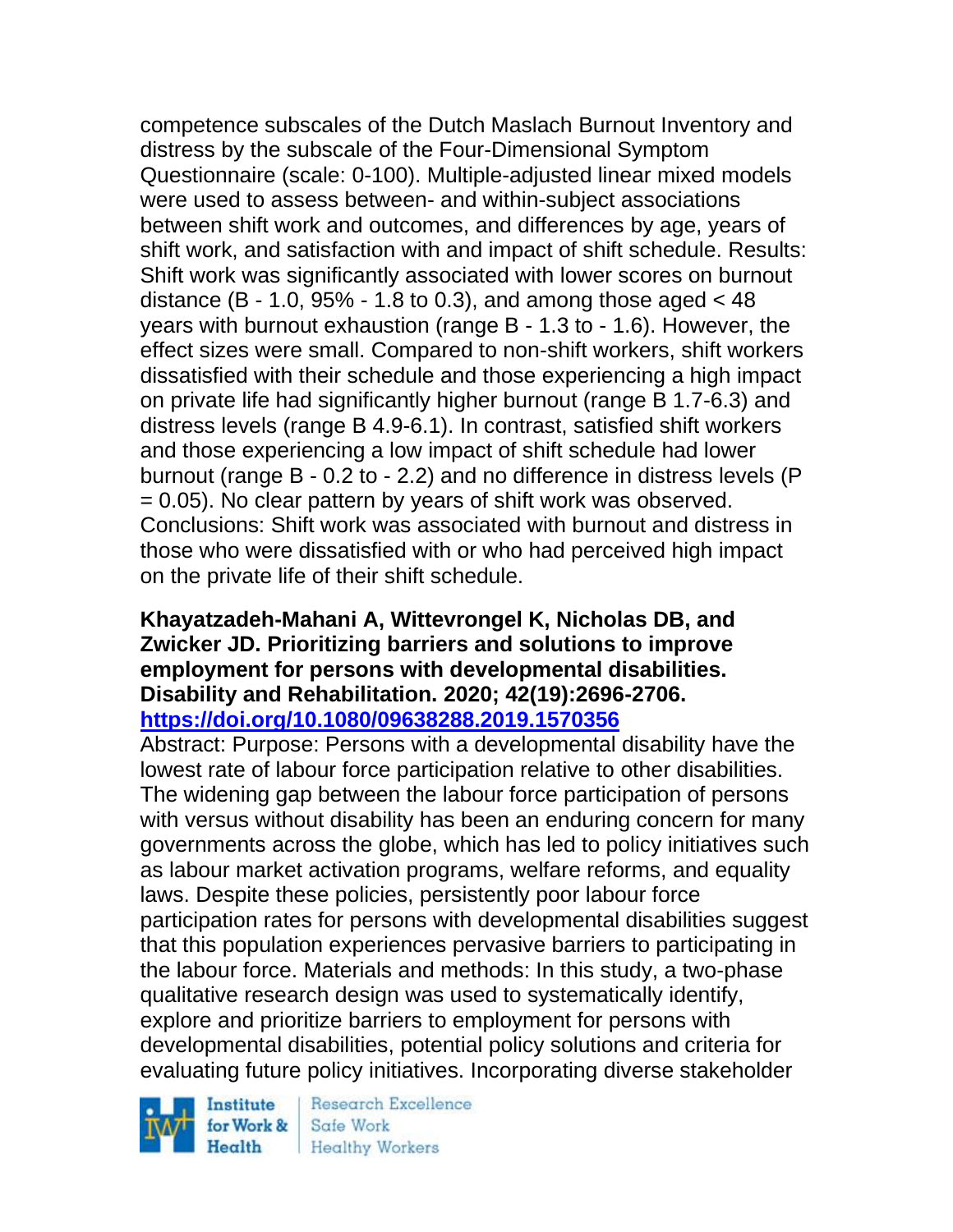perspectives, a Nominal Group Technique and a modified Delphi technique were used to collect and analyze data. Results: Findings indicate that barriers to employment for persons with developmental disabilities are multi-factorial and policy solutions to address these barriers require stakeholder engagement and collaboration from multiple sectors. Conclusions: Individual, environmental and societal factors all impact employment outcomes for persons with developmental disabilities. Policy and decision makers need to address barriers to employment for persons with developmental disabilities more holistically by designing policies considering employers and the workplace, persons with developmental disabilities and the broader society. Findings call for cross-sectoral collaboration using a Whole of Government approach. Implications for Rehabilitation Persons with a developmental disability face lower levels of labour force participation than any other disability group. Individual, environmental and societal factors all impact employment outcomes for persons with developmental disabilities. Decision and policy makers need to address barriers to employment for persons with developmental disabilities holistically through policies guiding employers and broader societal behaviour in addition to those aimed at the individuals (such as skill development or training).Due to multifactorial nature of barriers to employment for persons with developmental disabilities, policy solutions are wide-ranging and fall under the responsibility of multiple sectors for implementation. This calls for cross-sectoral collaboration using a "Whole of Government" approach, with shared goals and integrated responses

#### **Lee S, Chang SR, and Suh Y. Developing concentration index of industrial and occupational accidents: the case of European countries. Safety and Health at Work. 2020; 11(3):266-274. <https://doi.org/10.1016/j.shaw.2020.05.003>**

Abstract: BACKGROUND: From only frequency rate of industrial accidents, it is difficult to define the industry composition of accident statistics in a nation. This study aims to propose and develop a new index for measuring the degree of concentration of industrial accidents using the concept of the Herfindahl-Hirschman Index in the case of European countries. METHODS: Using the concept of the Herfindahl-Hirschman Index, the concentration index of accidents in the country is developed, and the conditions of European countries

Institute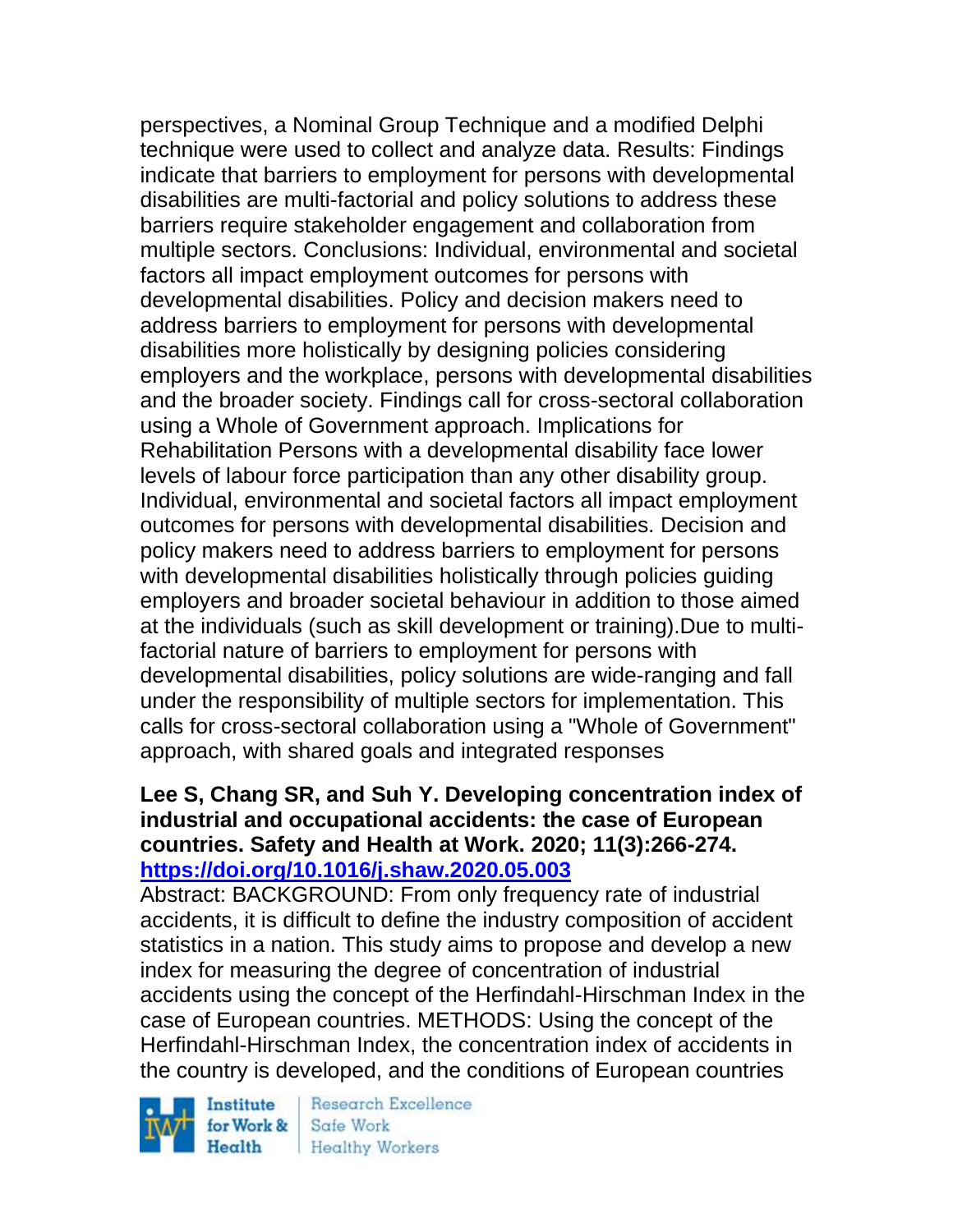are compared using indexes of frequency rate and concentration ratio. RESULTS: The frequency rate and concentration ratio of fatal and nonfatal accidents in European countries are compared. According to the economic condition and geographical position, different patterns of accidents concentration are presented in terms of frequency rate and concentration ratio. CONCLUSION: We develop the concentration index of industrial and occupational accidents that identifies the industrial ratio of accident occurrence, and the differentiated strategy can be formulated such as approaches to reducing frequency and prioritizing target industries

#### **Power N, Deschenes SS, Ferri F, and Schmitz N. The association between job strain, depressive symptoms, and cardiovascular disease risk: results from a cross-sectional population-based study in Québec, Canada. International Archives of Occupational & Environmental Health. 2020; 93(8):1013-1021. <https://doi.org/10.1007/s00420-020-01550-5>**

Abstract: Purpose: Job strain (high psychological demands and low decision control) has been associated with cardiovascular disease (CVD). It is unclear if job strain is associated with CVD risk score independently of depression, an established risk factor for CVD. This study investigated whether there is an association between job strain and CVD risk score, when depressive symptoms are controlled for. Sex differences were examined. Methods: Data came from the CARTaGENE study, a community health survey of adults in Québec, Canada ( $n = 7848$ ). Participants were working adults aged 40-69 years. CVD risk was estimated using the Framingham risk score. Job strain was measured as the ratio of job demands to control using the Job Content Questionnaire. Depressive symptoms were assessed using the Patient Health Questionnaire (PHQ-9). Regression analyses were conducted to examine the association between job strain and CVD risk score controlling for depressive symptoms. There was no interaction effect between job strain and depressive symptoms in the association with CVD risk score. Results: High job strain was reported in approximately 21% of participants, high Framingham risk score was observed in approximately 9%. Job strain was associated with the Framingham risk score  $(B = 0.73, p < 0.001,$ adjusted for age, sex, and education) and controlling for depressive symptoms did not significantly change the association ( $B = 0.59$ ,  $p <$ 

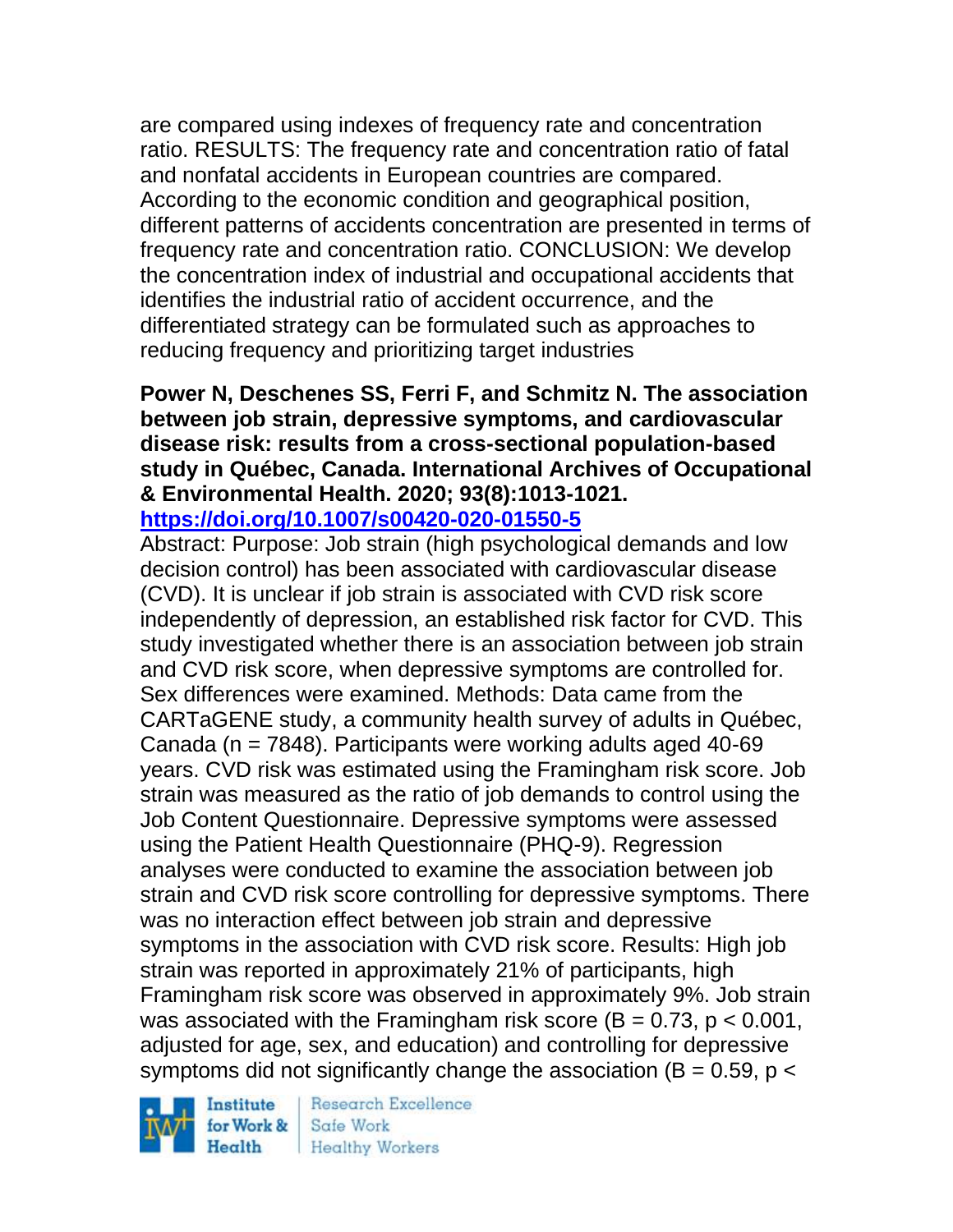0.001). Conclusion: The results suggest that the job strain is associated with CVD risk score and that this association is not explained by depressive symptoms. Similar associations were observed for males and females.

**Reader TW, Gillespie A, Hald J, and Patterson M. Unobtrusive indicators of culture for organizations: a systematic review. European Journal of Work and Organizational Psychology. 2020; 29(5):633-649.** 

**<https://doi.org/10.1080/1359432X.2020.1764536>** 

#### **Sauve-Schenk KML, Egan MY, Dubouloz-Wilner CJ, and Kristjansson E. Influence of low income on return to participation following stroke. Disability and Rehabilitation. 2020; 42(19):2726-2734.**

**<https://doi.org/10.1080/09638288.2019.1570355>** 

Abstract: Purpose: Low income is known to influence participation post stroke, but the process by which this occurs is poorly understood. Methods: A qualitative multiple case study approach, focusing on the experience of returning to participation in personal projects among eight low-income francophone stroke survivors living in eastern Ontario (Canada). Data included semi-structured interviews with the stroke survivors and with their care partners, participant observations, assessment measures, and chart reviews. Results: Healthcare professionals inconsistently gave the stroke survivors needed information and assistance to access entitlements during discharge planning. Income support programs were difficult to access and once obtained, were not completely adequate to support essential necessities (food, medication) in addition to other goods and services related to valued activities. Housing was an important monthly expense that limited available monies for personal projects. Only in instances where participants were assisted with housing by informal networks were there adequate funds to pursue personal projects. Conclusion: This case study demonstrated that even in a universal healthcare system, post-stroke participation for those with low incomes was severely restricted. Changes at the clinical level and at the public policy level could facilitate participation. Implications for rehabilitation Income influenced the experience of return to

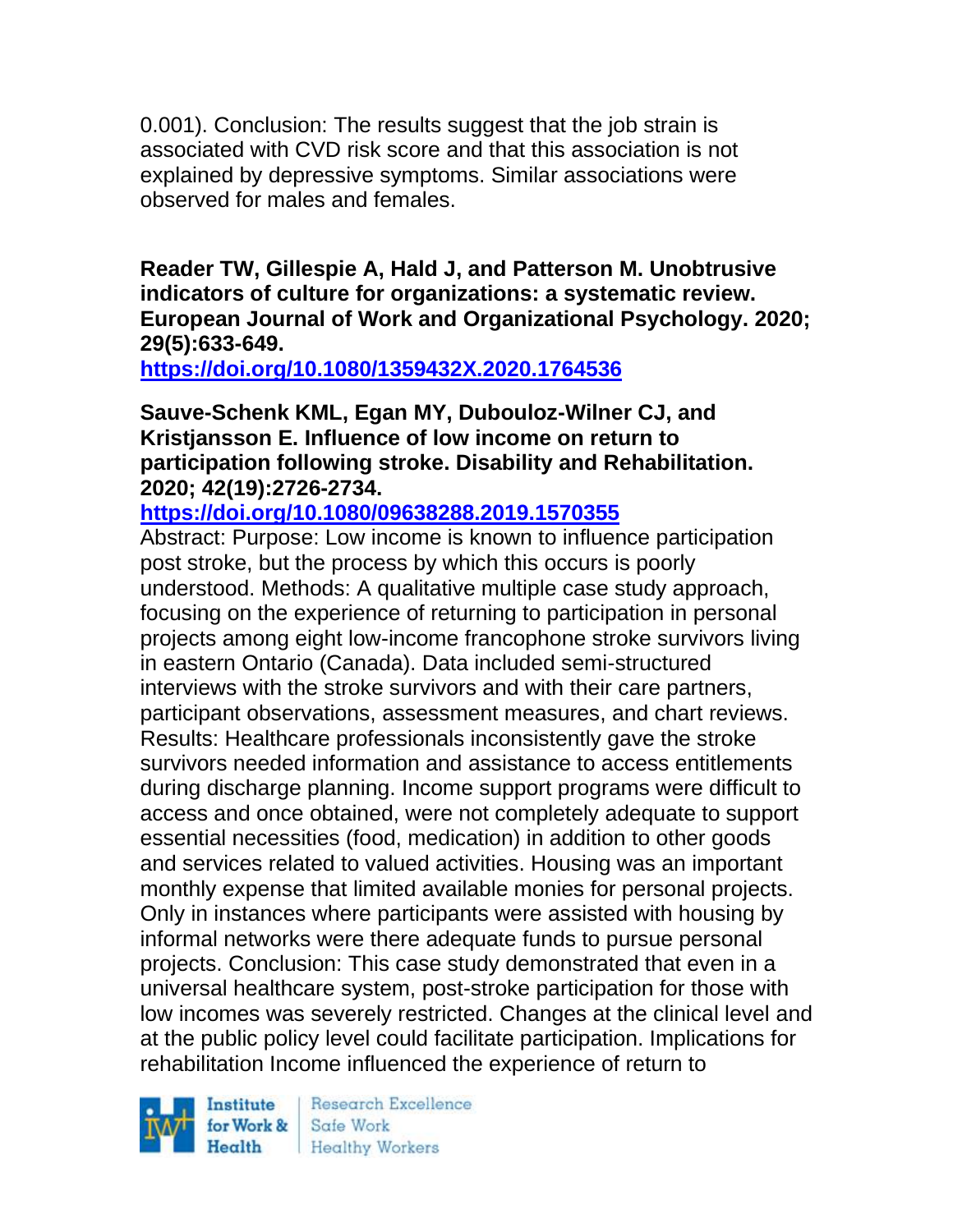participation for the low-income stroke survivors by limiting their ability to afford housing, goods, and services. The macro environment, which regulates the healthcare and social service systems, was the strongest influence on return to participation for low income stroke survivors. Findings point to actions at the clinical and policy levels to help address this inequity

### **Shariat A, Ghannadi S, Anastasio AT, Rostad M, and Cleland JA. Novel stretching and strength-building exercise recommendations for computer-based workers during the COVID-19 quarantine. Work. 2020; 66(4):739-749. <https://doi.org/10.3233/WOR-203220>**

Abstract: BACKGROUND: Prolonged home stays due to the COVID-19 quarantine can increase the use of computers and other technologies that may lead to significant reduction in activity, contributing to musculoskeletal problems, anxiety and depression. OBJECTIVE: The aim of this study was to develop a novel multicomponent exercise program for individuals who work with computers during the COVID-19 quarantine. METHODS: Researchers collaborating cross-institutionally and cross-nationally performed a careful literature search for exercise and stretching regiments with particular attention to methodologies that can be applied during the lockdown in the wake of the COVID-19 pandemic. Methodologies were then compiled and truncated for ease of use for the computer-based office worker during the COVID-19 pandemic quarantine. RESULTS: The resulting program is broken down into three categories: aerobic, strengthening and stretching components. Each component can then be further modified to meet the frequency, intensity, time and type (FITT) specifications for the participant. CONCLUSIONS: We present a novel, evidence-based strategy for functional fitness for office workers who have remained home-bound during the COVID-19 pandemic quarantine. Further research should seek to validate the efficacy of the proposed protocol

# **Sharma K, Anand A, and Kumar R. The role of Yoga in working from home during the COVID-19 global lockdown. Work. 2020; 66(4):731-737.**

#### **<https://doi.org/10.3233/WOR-203219>**

Abstract: BACKGROUND: The COVID-19 pandemic has become a

Institute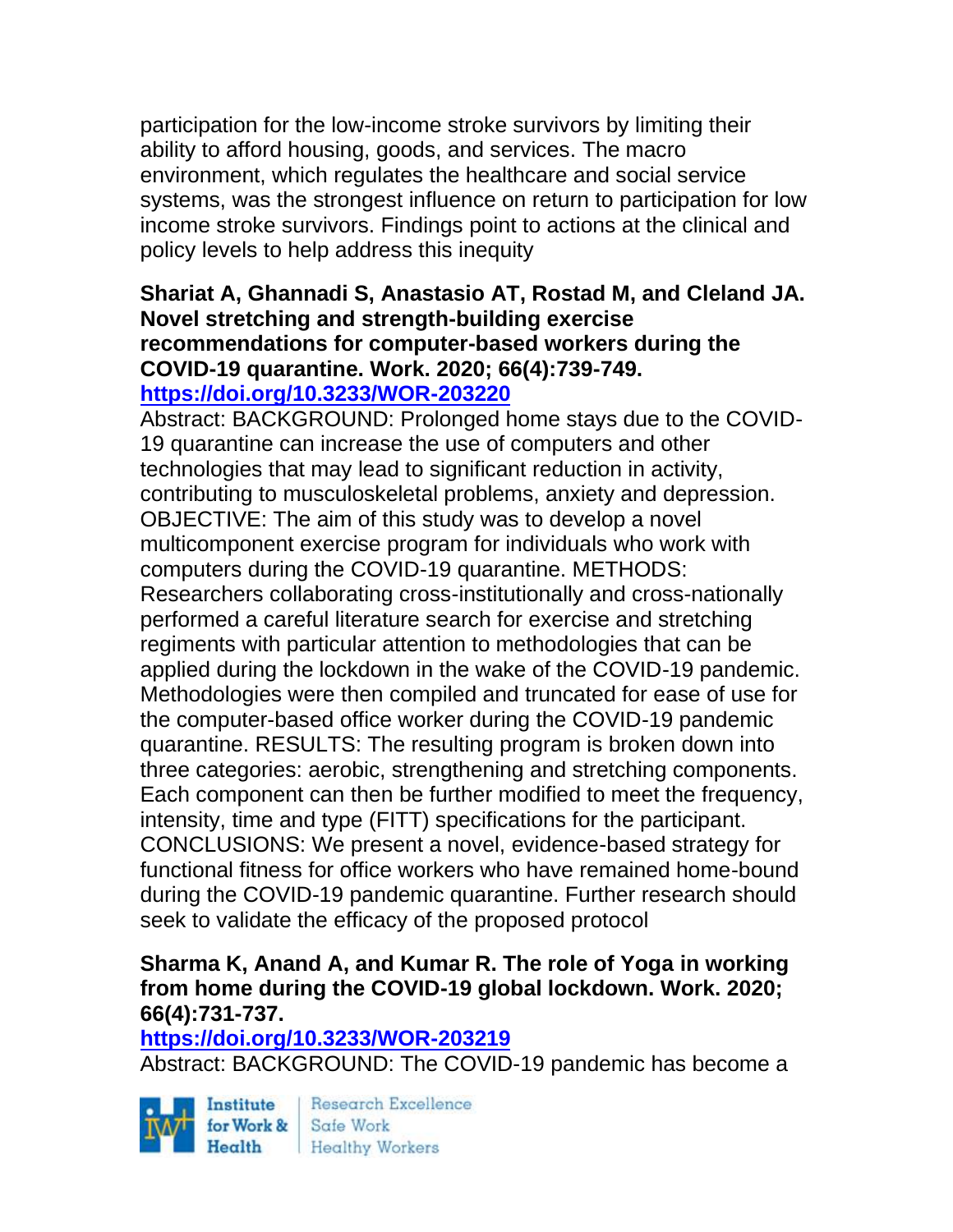major cause of stress and anxiety worldwide. Due to the global lockdown, work, employment, businesses and the economic climate have been severely affected. It has generated stress among people from all sections of society, especially to workers who have been assigned to cater to healthcare service or those constrained to secure daily essential items. It is widely perceived that elderly or those affected by diabetes, hypertension and other cardiovascular diseases are prone to COVID-19. As per an ongoing survey, the initial data shows that the above-mentioned anxiety and stress cause insomnia, and has the considerable potential to weaken the immune system, the sole protection against the virus. OBJECTIVE: This study focuses on the need of Yoga practice at work places and at home during the global lockdown due to the COVID-19 pandemic. METHODS: Literature was searched using PubMed and Google Scholar for COVID-19-related stress and anxiety at work and society due to the worldwide lockdown. The predisposing comorbidities, viral mechanism of action and treatment regimen were also searched. Yoga-based intervention studies and online programs were also searched. RESULTS: As the lockdown cannot last forever and workplaces will have to be functional soon, there is an increased possibility of recurrent infection. Therefore, Yoga can provide the necessary tool for risk reduction, amelioration of stress and anxiety and strengthening of the immune function. The online platforms provide a good media for Yoga training at work places and homes. CONCLUSION: Due to social distancing norms, the availability of Yoga trainers has become restricted. Yoga practice is actively sought to achieve reduced anxiety and stress so that improved sleep may positively impact immunity. As a consequence, there is a spurt in social media, catering to daily online Yoga sessions which apparently prove useful in providing accessible means to achieve mental as well as physical well-being

**Shaw A, Flott K, Fontana G, Durkin M, and Darzi A. No patient safety without health worker safety. Lancet. 2020; [epub ahead of print].**

**[https://doi.org/10.1016/S0140-6736\(20\)31949-8](https://doi.org/10.1016/S0140-6736(20)31949-8) [open access]**

**Villemain A and Godon P. Logistic transport in extreme environments: the evolution of risk and safety management over** 

Institute Health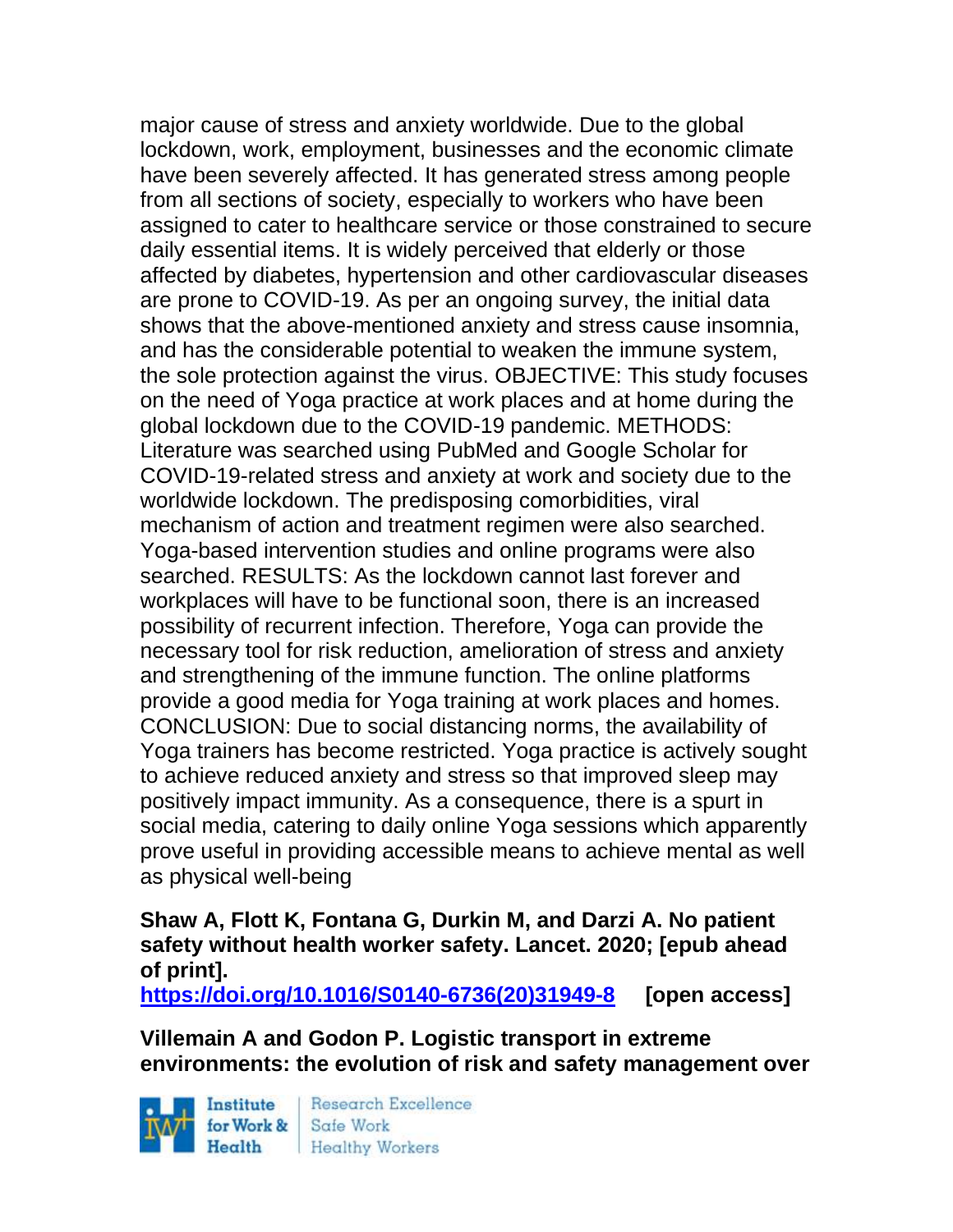# **27 years of the polar traverse. Ergonomics. 2020; 63(10):1257- 1270.**

# **<https://doi.org/10.1080/00140139.2020.1777329>**

Abstract: In this article we seek to explain how safety mechanisms and risks evolve over time. The article focuses on a sociotechnical system, that of a polar traverse (a transport operation in a polar environment). In the study spanning a period of 27 years data were collected with ethnographic participative observations on three of the 56 traverses already achieved. Activities were traced from the whole 1398 daily reports and scale models of the convoy vehicles were used to reconstruct events during the traverses. Self-confrontation interviews were also conducted. A traverse feedback process was carried out which revealed that (1) whereas proactive safety is aimed at maintaining the continuous improvement of a system, reactive safety makes it possible to maintain the system's level of safety; (2) the development of redundancy and mixed technology contribute positively to the safety system. Improvements made to the safety system, its dynamics, and embodied resilience are discussed as well as the study limitations and implications. Practitioner summary: This article seeks to understand how safety has been ensured in logistical transport in extreme conditions in a case study extending over a period of more than 27 years. The study investigates how risks and safety mechanisms have evolved and the benefits of developing a traverse feedback process to improve safety. Abbreviations: IPEV: French Polar Institute (Institut Polaire Francais); DDU: Dumont d'Urville (French coastal antarctic station).

# **Williams J and van Ours JC. Hazardous or not? Cannabis use and early labor market experiences of young men. Health Economics. 2020; [epub ahead of print].**

### **<https://doi.org/10.1002/hec.4125>**

Abstract: We study the relationship between cannabis use and early labor market experiences of young men, focusing on the time it takes them to find their first job, and the wage rate they receive at that job. We find that early cannabis users accept job offers more quickly and at a lower wage rate compared with otherwise similar males who did not use cannabis. These differences are present only for those who use cannabis for longer than a year before starting their job search. We also find that early cannabis users are less likely to return to

Institute